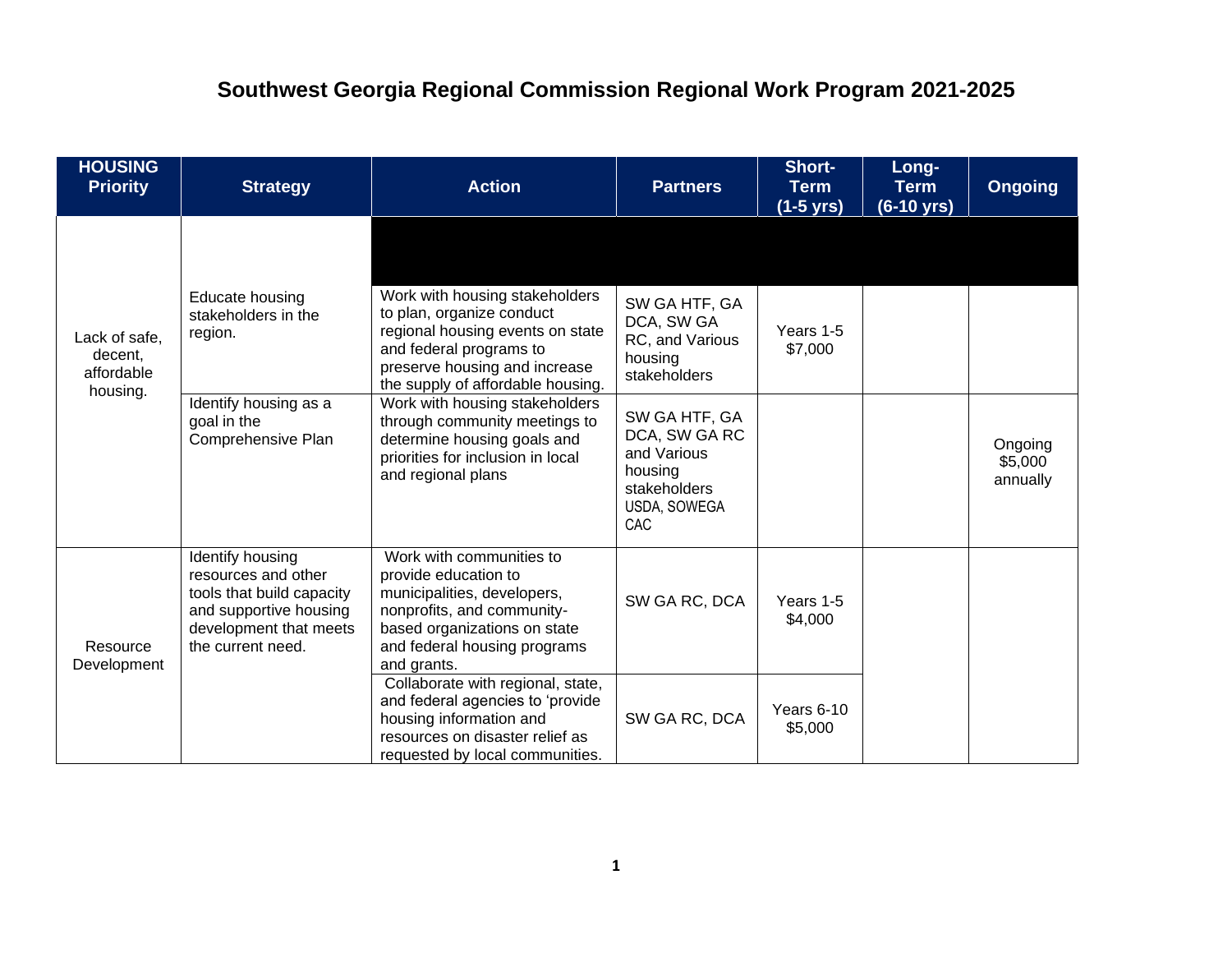| <b>TRANSPORTATION</b><br><b>Priority</b>  | <b>Strategy</b>                                                                       | <b>Action</b>                                                                                                                                  | <b>Partners</b>                                                                                        | Short-<br><b>Term</b><br>$(1-5 \text{ yrs})$ | Long-<br><b>Term</b><br>$(6-10 \text{ yrs})$ | <b>Ongoing</b>                 |
|-------------------------------------------|---------------------------------------------------------------------------------------|------------------------------------------------------------------------------------------------------------------------------------------------|--------------------------------------------------------------------------------------------------------|----------------------------------------------|----------------------------------------------|--------------------------------|
| Lack of transportation                    | Develop a plan to<br>improve transportation                                           | Work with community<br>stakeholders to update bicycle<br>and pedestrian plan that<br>reflects changes in the region.                           | RC Dues, Fee<br>For Service, DCA<br>Contracts, GDOT<br>Planning                                        |                                              |                                              | Ongoing<br>\$7,000<br>Annually |
| options.                                  | alternatives.                                                                         | Work to achieve the Age-<br>Friendly designation for the<br>region.                                                                            | RC, Counties,<br>Cities, AARP                                                                          | \$5,000                                      |                                              |                                |
|                                           |                                                                                       | Respond to requests from local<br>governments for technical<br>assistance with<br>transit/transportation plans.                                | SW GA RC                                                                                               |                                              |                                              | Ongoing<br>\$5,000<br>Annually |
| Lack of connectivity<br>within the region | Develop and support<br>complete street design<br>in communities and<br>neighborhoods. | Work with local governments<br>and other stakeholders to<br>improve the effectiveness and<br>efficiency of the coordinated<br>transit program. | SW GA RC, GA<br>DOT, Local<br>Subcontractors,<br>Local agencies,<br>and<br>transportation<br>providers |                                              |                                              | Ongoing<br>\$6,000<br>Annually |
|                                           |                                                                                       | Educate local governments on<br>complete street design and<br>provide ordinances and best<br>practices for infrastructure<br>improvements.     | SW GA RC,<br>Local<br>governments,<br>and other<br>stakeholders                                        | Years 1-5<br>\$10,000                        |                                              |                                |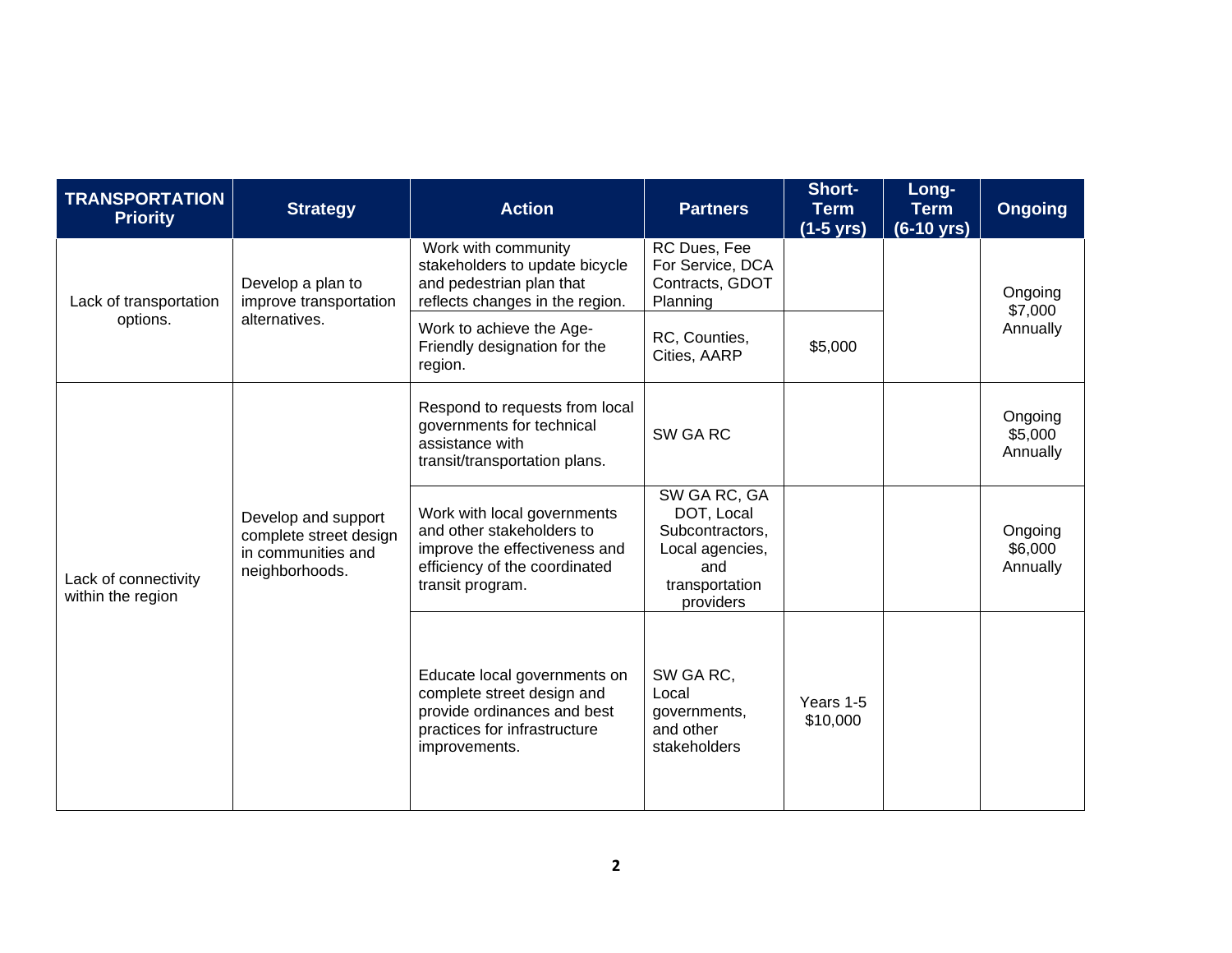| <b>PERSISTENT</b><br><b>POVERTY</b>                      | <b>Strategy</b>                                                                                                                                          | <b>Action</b><br><b>Partners</b>                                                                                                                                 |                                                                                                              | Short-<br><b>Term</b><br>$(1-5$ yrs) | Long-<br><b>Term</b><br>(6-10 yrs) | <b>Ongoing</b> |
|----------------------------------------------------------|----------------------------------------------------------------------------------------------------------------------------------------------------------|------------------------------------------------------------------------------------------------------------------------------------------------------------------|--------------------------------------------------------------------------------------------------------------|--------------------------------------|------------------------------------|----------------|
| Resource &<br>Service<br>Coordination                    | Develop a<br>comprehensive<br>approach to<br>transforming<br>communities through<br>partnerships with human<br>service and health care<br>organizations. | Facilitate meetings with local<br>governments and community-<br>based organizations, and<br>nonprofits to increase service<br>coordination.                      | Southwest GA<br>RC, Local<br>Governments,<br>Community<br>Health, Horizons<br>Solutions<br>\$1,000           | Years 1-5<br>\$2,000                 |                                    |                |
|                                                          |                                                                                                                                                          | Work with stakeholders to provide<br>education to local governments,<br>community-based organizations,<br>and nonprofits on health<br>disparities in the region. | Department of<br>Public Health,<br>Community<br>Health, Horizons<br>Solutions, Local<br>Hospitals<br>\$2,000 | Years 1-5<br>\$2,000                 |                                    |                |
|                                                          |                                                                                                                                                          | Survey local community<br>agencies, nonprofits, and other<br>stakeholders to develop a<br>regional resource directory                                            | SWGA RC, Local<br>Governments,<br>Nonprofits,<br>Community/<br>Faith-based<br>organization,<br>Stakeholders  | Years 1-5<br>\$6,000                 |                                    |                |
| Lack of public<br>and private<br>community<br>investment | Provide education to<br>public and private<br>stakeholders on best<br>practices in community<br>development/<br>community investment.                    | Provide technical and educational<br>assistance to local governments<br>to develop resources and other<br>tools to address growth and<br>development.            | SW GA RC,<br>Local<br>governments<br>\$2,000                                                                 | Years, 1-5<br>\$2.000                |                                    |                |
|                                                          |                                                                                                                                                          | Provide technical assistance,<br>information, and resources to<br>communities to address issues<br>and opportunities identified in<br>local/comprehensive plans. | SW GA RC,<br>Local<br>governments<br>\$6,000                                                                 |                                      | Years 6-10<br>\$15,000             |                |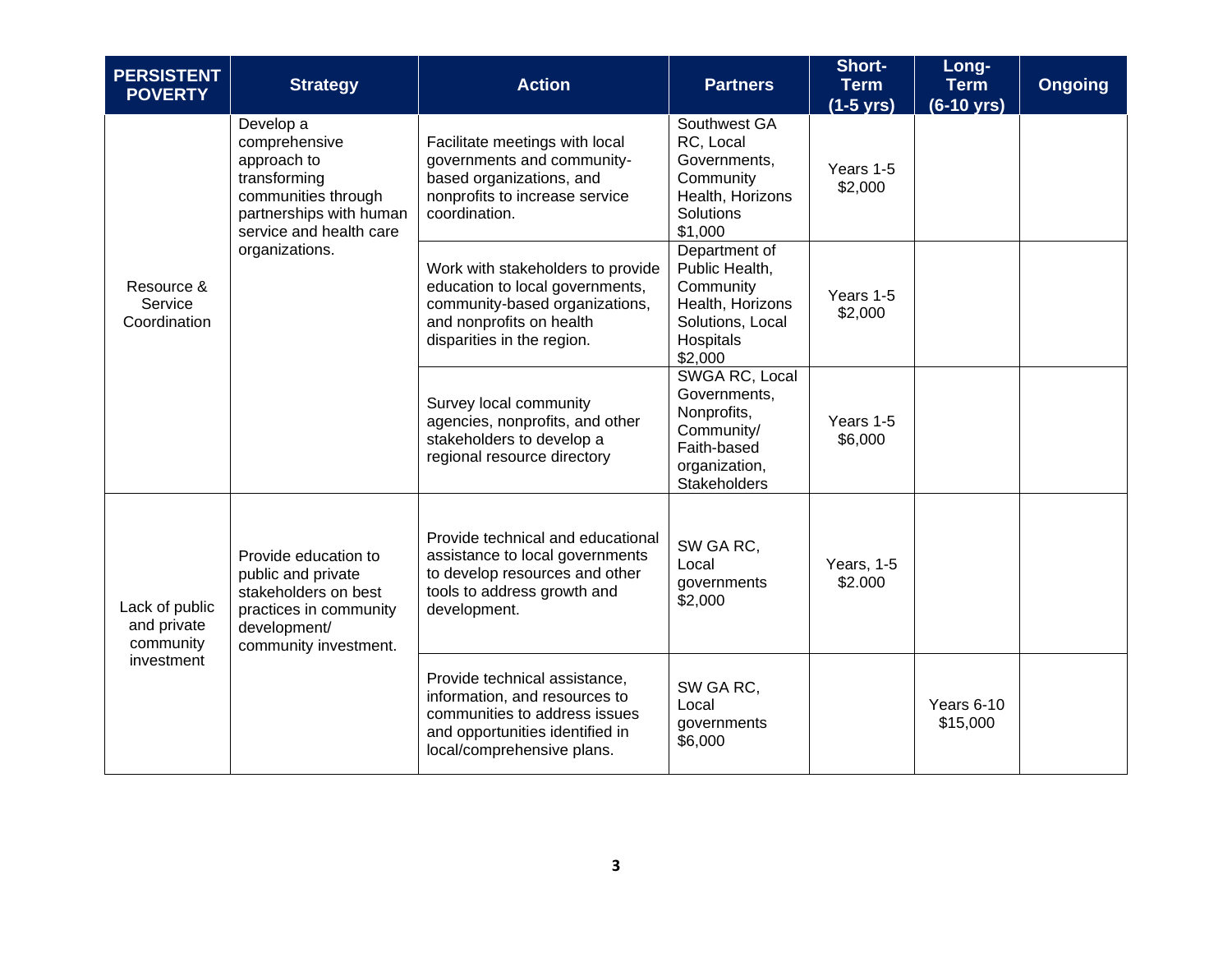| <b>ECONOMIC</b><br><b>VITALITY</b><br><b>PRIORITY</b> | <b>Strategy</b>                                                               | <b>Action</b>                                                                                                                                                                                               | <b>Partners</b>                                                               | <b>Short-Term</b><br>$(1-5 \text{ yrs})$ | <b>Long-Term</b><br>$(6-10 \text{ yrs})$ | <b>Ongoing</b>                 |
|-------------------------------------------------------|-------------------------------------------------------------------------------|-------------------------------------------------------------------------------------------------------------------------------------------------------------------------------------------------------------|-------------------------------------------------------------------------------|------------------------------------------|------------------------------------------|--------------------------------|
| Lack of jobs that<br>pay a living wage                | Connect employers with<br>skilled and dedicated<br>employees                  | Work with communities to publish<br>materials to educate local<br>governments on the types of<br>incentives available for business<br>expansion and start-up.                                               | SW GA RC, EDA,<br><b>DCA</b>                                                  | Years 1-5<br>\$5,000                     |                                          | Ongoing<br>\$3,000<br>Annually |
| Economic<br>Mobility                                  | Develop and build human<br>capital and capacity to<br>meet job market demand. | Host regional events to address<br>economic development and<br>leadership opportunities for youth.                                                                                                          | SW GA RC, EDA,<br>DCA, Various local,<br>regional, and state<br>organizations | $Yr$ 1-5<br>\$10,000                     |                                          |                                |
|                                                       |                                                                               | Provide training and education to<br>local governments and community<br>organizations to increase capacity to<br>undertake projects that encourage<br>and stimulate economic development<br>and agritourism | SW GA RC, EDA,<br>DCA, Various local,<br>regional, and state<br>organizations |                                          |                                          | Ongoing<br>\$5,000<br>Annually |
|                                                       |                                                                               |                                                                                                                                                                                                             |                                                                               |                                          |                                          |                                |

| <b>Economic</b><br><b>Resiliency</b> | <b>Strategy</b>                                                                                                                                 | <b>Action</b>                                                                                                                                                                                  | <b>Partners</b>                                             | <b>Short-Term</b><br>$(1-5 \text{ yrs})$ | <b>Long Term</b><br>$(6-10 \text{ yrs})$ | <b>Ongoing</b>       |
|--------------------------------------|-------------------------------------------------------------------------------------------------------------------------------------------------|------------------------------------------------------------------------------------------------------------------------------------------------------------------------------------------------|-------------------------------------------------------------|------------------------------------------|------------------------------------------|----------------------|
| <b>Disaster</b><br>Preparedness      | Work with governments<br>Inclusion of disaster<br>preparedness in local<br>plans                                                                | Provide technical<br>assistance to<br>municipalities to<br>prevent, protect,<br>mitigate, respond to<br>and recover from the<br>threats and hazards<br>that pose the most<br>significant risks | SW GA RC,<br>Governments, State/<br><b>Federal Agencies</b> |                                          |                                          | Ongoing<br>\$50,000  |
|                                      | Provide technical<br>assistance to ensure<br>recovery, restoration, and<br>strengthening of<br>infrastructure, housing,<br>and a stable economy | Work with<br>communities to<br>develop a system<br>and coordinate<br>resources on local,<br>state, and national<br>levels.                                                                     |                                                             |                                          |                                          | Ongoing<br>\$100,000 |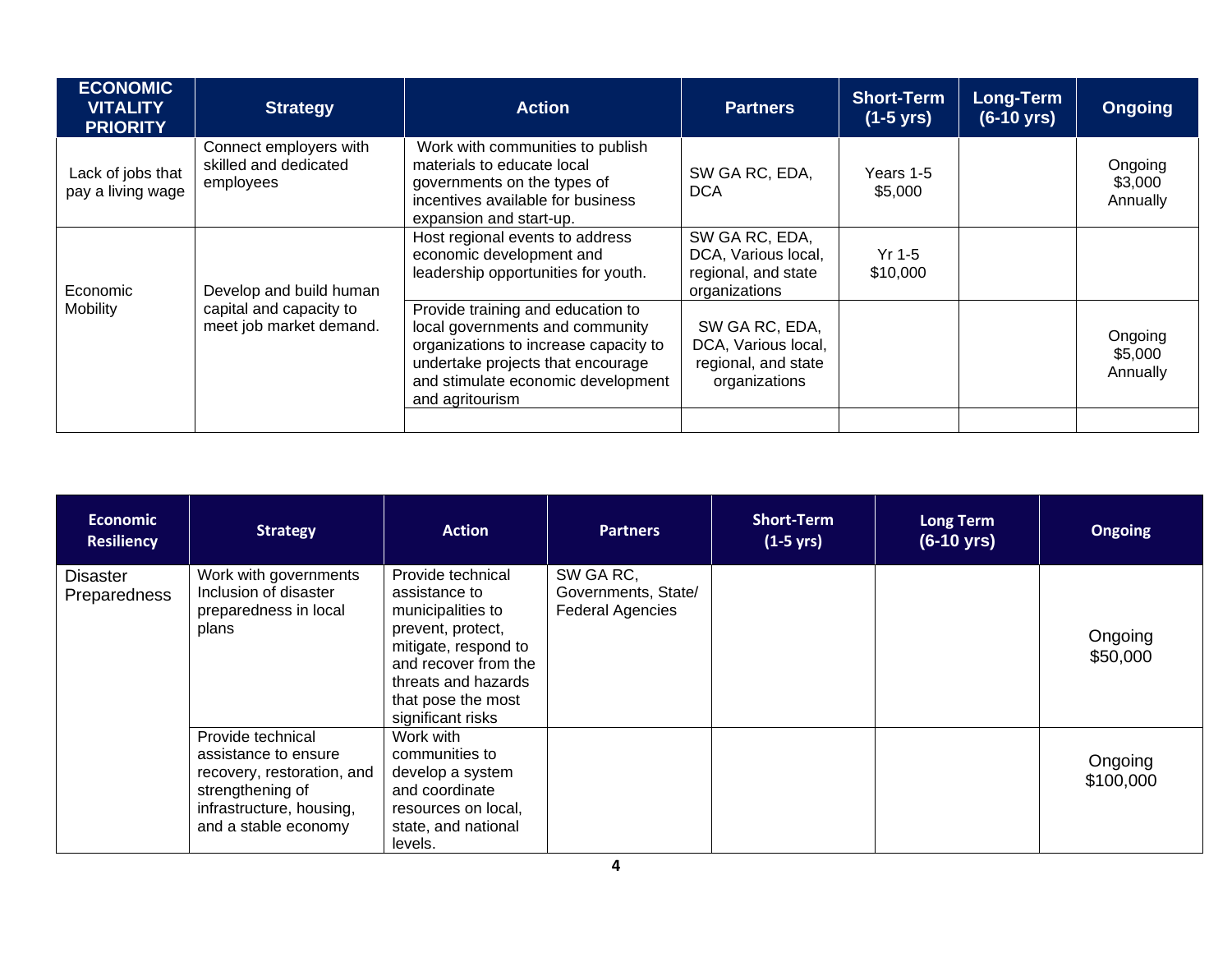| <b>EDUCATION</b><br><b>Priority</b> | <b>Strategy</b>                                                                                               | <b>Action</b>                                                                                                                                                                                                                                       | <b>Partners</b>                                                               | Short-<br><b>Term</b><br>$(1-5 \text{ yrs})$ | Long-<br><b>Term</b><br>$(6-10 \text{ yrs})$ | <b>Ongoing</b>                     |
|-------------------------------------|---------------------------------------------------------------------------------------------------------------|-----------------------------------------------------------------------------------------------------------------------------------------------------------------------------------------------------------------------------------------------------|-------------------------------------------------------------------------------|----------------------------------------------|----------------------------------------------|------------------------------------|
| Lack of digital<br>access           | Work with governments to<br>develop a method for the<br>sharing of information and<br>resources between local | Conduct quarterly meetings with<br>City and county leaders and<br>managers to share best practices<br>and exchange information                                                                                                                      | Local<br>Governments,<br>SWGA RC                                              |                                              |                                              | Ongoing<br>Annually \$10,000       |
|                                     | governments                                                                                                   | Include broadband element as a<br>part of the Comprehensive Planning<br>Process                                                                                                                                                                     | Local<br>Governments,<br>SWGA RC, DCA                                         |                                              |                                              | Ongoing<br>Annually \$10,000       |
| Lack of trained<br>leadership       |                                                                                                               | Conduct annual meeting with<br>designated governments to review<br>performance standard to ensure<br>minimum standards are being met                                                                                                                | Local<br>Governments, SW<br><b>GARC</b>                                       |                                              |                                              | Ongoing<br>Annually \$5,000        |
|                                     | Promote opportunities for<br>leadership training                                                              | Provide training, information, and<br>resources to governments not<br>meeting the minimum standards or<br>as requested                                                                                                                              | Local<br>Governments, SW<br>GA RC, UGA (Carl<br>Vinson), GMA,<br>ACCG, GA DCA |                                              |                                              | Ongoing<br>Annually \$2,000        |
|                                     |                                                                                                               | Work with local government officials<br>to identify training opportunities to<br>enhance leadership skills and meet<br>and achieve performance<br>standards.                                                                                        | Local<br>Governments, SW<br>GA RC, UGA (Carl<br>Vinson), GMA,<br>ACCG, GA DCA |                                              |                                              | <b>Ongoing Annually</b><br>\$2,000 |
| Lack of<br>collaboration            | Regional Approach to<br>collaboration                                                                         | Educate local governments,<br>nonprofits, schools, and businesses<br>on the Regional Plan and<br>Comprehensive Economic<br>Development Strategy (CEDS) and<br>how these tools can be utilized in<br>service provision and community<br>development. | Local<br>Governments, RC,<br>Nonprofits,<br>Schools,<br><b>Businesses</b>     |                                              |                                              | Ongoing<br>Annually \$5,000        |
|                                     |                                                                                                               | Work with local governments to<br>collaborate with nonprofits,<br>businesses, healthcare agencies,<br>and local school systems in service<br>provision and planning for growth<br>and development.                                                  | Local<br>Governments, RC,<br>Nonprofits,<br>Schools,<br><b>Businesses</b>     |                                              |                                              | <b>Ongoing Annually</b><br>\$3,000 |